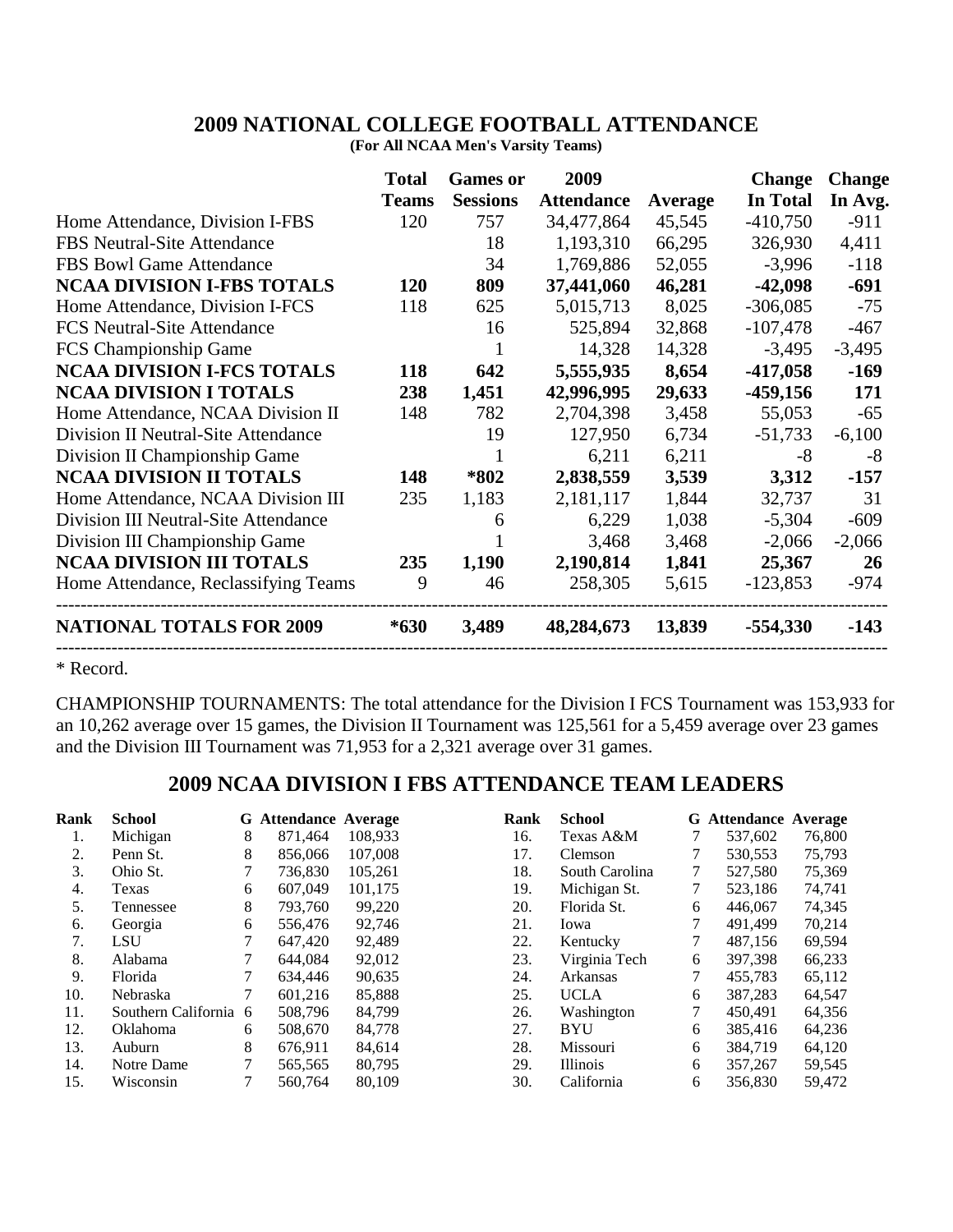#### **2009 NCAA DIVISION I FCS ATTENDANCE TEAM LEADERS**

| Rank | <b>School</b>      |    | <b>G</b> Attendance Average |        | Rank | <b>School</b>        |   | <b>GAttendance</b> | Average |
|------|--------------------|----|-----------------------------|--------|------|----------------------|---|--------------------|---------|
| 1.   | Montana            | 9  | 219.753                     | 24,417 | 16.  | Montana St.          | 6 | 79.696             | 13,283  |
| 2.   | Appalachian St.    |    | 168,029                     | 24,004 | 17.  | South Dakota St.     | 5 | 66,327             | 13,265  |
| 3.   | Yale               | 5. | 106,226                     | 21,245 | 18.  | Citadel              | 5 | 65.147             | 13,029  |
| 4.   | Delaware           | 6  | 124,497                     | 20,750 | 19.  | <b>UNI</b>           | 6 | 77,814             | 12,969  |
| .5.  | Old Dominion       |    | 138.474                     | 19.782 | 20.  | McNeese St.          |   | 90.634             | 12,948  |
| 6.   | N.C. A&T           | 4  | 68.874                      | 17,219 | 21.  | Florida A&M          | 4 | 49.960             | 12,490  |
| 7.   | South Carolina St. | 5  | 85,134                      | 17,027 | 22.  | Texas St.            | 6 | 74,930             | 12,488  |
| 8.   | Ga. Southern       | 5. | 83.641                      | 16.728 | 23.  | Jacksonville St.     | 4 | 46,007             | 11,502  |
| 9.   | North Dakota St.   | 5. | 82.577                      | 16,515 | 24.  | Ark.-Pine Bluff      | 4 | 44,447             | 11,112  |
| 10.  | Jackson St.        | 6  | 98,006                      | 16,334 | 25.  | Stephen F. Austin    | 6 | 66,664             | 11,111  |
| 11.  | James Madison      | 5. | 76,527                      | 15,305 | 26.  | Furman               | 5 | 54,864             | 10,973  |
| 12.  | Liberty            | 6  | 89.587                      | 14,931 | 27.  | Norfolk St.          |   | 76.649             | 10,950  |
| 13.  | Tennessee St.      | 4  | 57,849                      | 14,462 | 28.  | <b>Massachusetts</b> | 6 | 65,322             | 10,887  |
| 14.  | Youngstown St.     | 5. | 70,272                      | 14,054 | 29.  | Harvard              | 5 | 53,505             | 10,701  |
| 15.  | Southern U.        | 5. | 69.087                      | 13,817 | 30.  | Penn                 |   | 53,002             | 10,600  |

## **2009 DIVISION I FOOTBALL ALL GAMES ATTENDANCE (HOME, ROAD, NEUTRAL)**

| Rank | <b>School</b>          |    | <b>G</b> Attendance | Rank | <b>School</b>     |    | <b>G</b> Attendance |
|------|------------------------|----|---------------------|------|-------------------|----|---------------------|
| 1.   | Ohio St.               | 13 | 1,225,379           | 16.  | Arkansas          | 13 | 926,552             |
| 2.   | Penn St.               | 13 | 1,196,655           | 17.  | Clemson           | 14 | 925,267             |
| 3.   | Tennessee              | 13 | 1,182,846           | 18.  | Michigan St.      | 13 | 910,944             |
| 4.   | Alabama                | 14 | 1,168,636           | 19.  | Notre Dame        | 12 | 904,216             |
| 5.   | Texas                  | 14 | 1,163,755           | 20.  | Texas A&M         | 13 | 894,034             |
| 6.   | Michigan               | 12 | 1,161,337           | 21.  | Florida St.       | 13 | 893,408             |
| 7.   | Florida                | 14 | 1,160,386           | 22.  | Wisconsin         | 13 | 882,447             |
| 8.   | Auburn                 | 13 | 1,087,194           | 23.  | Kentucky          | 13 | 866,389             |
| 9.   | <b>LSU</b>             | 13 | 1,079,728           | 24.  | Oregon            | 13 | 785,311             |
| 10.  | Georgia                | 13 | 1,014,963           | 25.  | Virginia Tech     | 13 | 780,383             |
| 11.  | Nebraska               | 14 | 1,010,137           | 26.  | Mississippi       | 13 | 767,973             |
| 12.  | Southern California 13 |    | 984,307             | 27.  | <b>Texas Tech</b> | 13 | 760,792             |
| 13.  | <b>Oklahoma</b>        | 13 | 983,317             | 28.  | <b>UCLA</b>       | 13 | 757,942             |
| 14.  | South Carolina         | 13 | 980,303             | 29.  | West Virginia     | 13 | 756,907             |
| 15.  | lowa                   | 13 | 979,944             | 30.  | Minnesota         | 13 | 755,010             |

## **2009 DIVISION I FOOTBALL LARGEST AVERAGE ATTENDANCE INCREASE FROM PREVIOUS YEAR**

|      |                    |    | 2009   | 2008   | <b>Change</b> |      |                   |   | 2009    | 2008   | <b>Change</b> |
|------|--------------------|----|--------|--------|---------------|------|-------------------|---|---------|--------|---------------|
| Rank | <b>School</b>      | G  | Avg.   | Avg.   | in Avg.       | Rank | <b>School</b>     | G | Avg.    | Avg.   | in Avg.       |
|      | Mississippi St.    |    | 53,792 | 43,453 | 10,339        | 16.  | South Dakota St.  | 5 | 13,265  | 9,907  | 3,359         |
|      | Yale               | 5  | 21.245 | 11.071 | 10,174        | 17.  | Texas             | 6 | 101.175 | 98,046 | 3,129         |
| 3.   | Indiana            | 6  | 41,833 | 31,782 | 10,051        | 18.  | Akron             | 6 | 17,382  | 14,342 | 3,040         |
| 4.   | TCU                | 6  | 38.187 | 30,389 | 7,798         | 19.  | South Fla.        | 6 | 52,553  | 49,690 | 2,863         |
| 5.   | Stanford           |    | 41,436 | 34,258 | 7,177         | 20.  | Mississippi       |   | 55,767  | 53,005 | 2,762         |
| 6.   | Rutgers            |    | 49.113 | 42,378 | 6,735         | 21.  | Eastern Ill.      |   | 7,769   | 5,089  | 2,680         |
| 7.   | N.C. A&T           | 4  | 17.219 | 10,764 | 6,454         | 22.  | Ohio              | 6 | 17.947  | 15,276 | 2,671         |
| 8.   | Syracuse           | 8  | 39,043 | 33,474 | 5,569         | 23.  | Colorado St.      | 6 | 23,643  | 21,008 | 2,635         |
| 9.   | Oklahoma St.       | 8  | 53.719 | 48,261 | 5,458         | 24.  | Stephen F. Austin | 6 | 11,111  | 8,577  | 2,533         |
| 10.  | Kent St.           | 6  | 15,512 | 10,639 | 4,874         | 25.  | Tulane            | 6 | 25,147  | 22,750 | 2,397         |
| 11.  | Chattanooga        | 5  | 10,543 | 5,748  | 4,794         | 26.  | Baylor            | 6 | 36,306  | 34,124 | 2,182         |
| 12.  | Georgia Tech       | 6  | 51,584 | 47,489 | 4,095         | 27.  | Richmond          | 7 | 9,413   | 7,337  | 2,075         |
| 13.  | Pittsburgh         |    | 53.446 | 49,352 | 4,093         | 28.  | Cincinnati        | 6 | 33,957  | 31,965 | 1,992         |
| 14.  | Houston            | 6  | 25.242 | 21,518 | 3,723         | 29.  | Louisiana Tech    | 5 | 20,000  | 18,020 | 1,980         |
| 15.  | South Carolina St. | 5. | 17,027 | 13,383 | 3.644         | 30.  | <b>UNLV</b>       |   | 22,775  | 20,849 | 1,926         |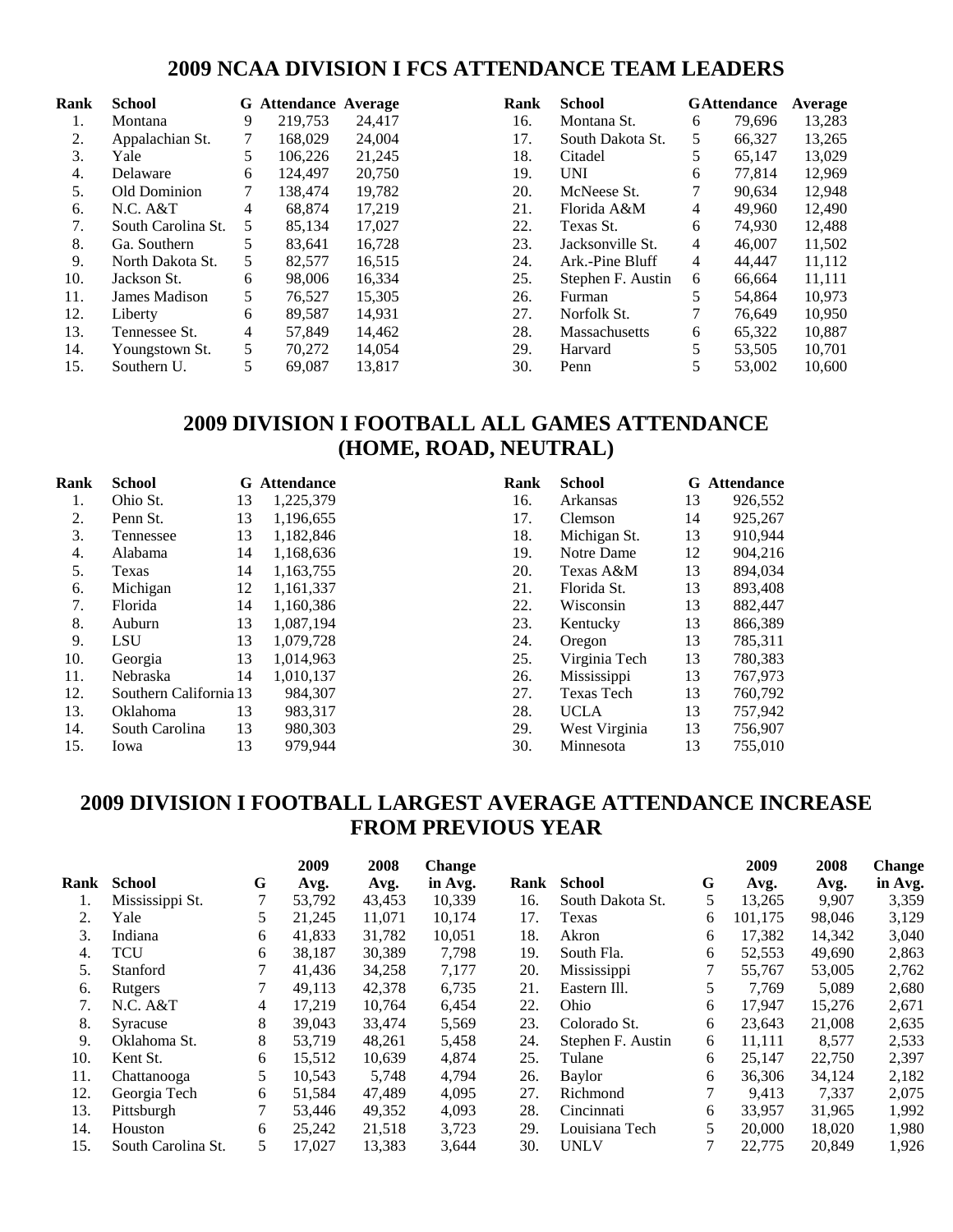## **2009 NCAA DIVISION II FOOTBALL ATTENDANCE TEAM LEADERS**

| Rank | <b>School</b>         |   | <b>G</b> Attendance Average |        | Rank | <b>School</b>         |   | <b>G</b> Attendance Average |       |
|------|-----------------------|---|-----------------------------|--------|------|-----------------------|---|-----------------------------|-------|
| 1.   | Tuskegee              | 3 | 43.658                      | 14.553 | 16.  | Colorado St.-Pueblo 6 |   | 37,151                      | 6,192 |
| 2.   | Miles                 |   | 68.749                      | 13,750 | 17.  | Clark Atlanta         | 5 | 29,530                      | 5,906 |
| 3.   | Tex. A&M-Kingsville 8 |   | 89,241                      | 11,155 | 18.  | Washburn              | 6 | 33,485                      | 5,581 |
| 4.   | Grand Valley St.      | 7 | 69,700                      | 9,957  | 19.  | Arkansas Tech         | 6 | 32,860                      | 5,477 |
| 5.   | North Ala.            | 8 | 75,115                      | 9,389  | 20.  | Tarleton St.          | 6 | 31,890                      | 5,315 |
| 6.   | Abilene Christian     | 6 | 54,371                      | 9,062  | 21.  | Delta St.             | 4 | 20.997                      | 5.249 |
| 7.   | West Tex. A&M         | 5 | 44,218                      | 8,844  | 22.  | West Ga.              | 5 | 25,827                      | 5,165 |
| 8.   | Morehouse             |   | 44,094                      | 8,819  | 23.  | Saginaw Valley        | 5 | 25,728                      | 5,146 |
| 9.   | Fort Valley St.       | 3 | 23.762                      | 7,921  | 24.  | Valdosta St.          | 6 | 30.730                      | 5,122 |
| 10.  | Pittsburg St.         | 5 | 39,105                      | 7,821  | 25.  | Mo. Western St.       | 6 | 30,343                      | 5,057 |
| 11.  | Central Mo.           | 6 | 42,151                      | 7,025  | 26.  | West Ala.             | 6 | 29,843                      | 4,974 |
| 12.  | Northwest Mo. St.     | 7 | 47,732                      | 6,819  | 27.  | Central Wash.         | 6 | 29,121                      | 4,854 |
| 13.  | Midwestern St.        | 7 | 46,700                      | 6,671  | 28.  | Shippensburg          | 6 | 28,771                      | 4,795 |
| 14.  | Albany St. (GA)       | 5 | 31,431                      | 6,286  | 29.  | Virginia St.          |   | 23.413                      | 4,683 |
| 15.  | Angelo St.            | 5 | 31,011                      | 6,202  | 30.  | Mo. Southern St.      | 5 | 23.103                      | 4,621 |

### **2009 NCAA DIVISION III FOOTBALL ATTENDANCE TEAM LEADERS**

| Rank | School           |    | <b>G</b> Attendance Average |       |
|------|------------------|----|-----------------------------|-------|
| 1.   | St. John's (MN)  | 6  | 49.249                      | 8,208 |
| 2.   | Hampden-Sydney   | 6  | 28,587                      | 4,765 |
| 3.   | Emory & Henry    | 5  | 23,569                      | 4,714 |
| 4.   | Mississippi Col. | 6  | 28,170                      | 4,695 |
| 5.   | Wis.-Whitewater  | 10 | 44,520                      | 4,452 |
| 6.   | Concordia-M'head | 5  | 21,566                      | 4,313 |
| 7.   | Wabash           | 5  | 20,704                      | 4,141 |
| 8.   | Baldwin-Wallace  | 5  | 20,540                      | 4,108 |
| 9.   | Otterbein        | 4  | 15,497                      | 3,874 |
| 10.  | Chris. Newport   | 5  | 18.632                      | 3,726 |
| 11.  | Maryville (TN)   | 5  | 18,370                      | 3,674 |
| 12.  | McDaniel         | 6  | 21,383                      | 3,564 |
| 13.  | Mount Union      | 9  | 32,050                      | 3,561 |
| 14.  | Trine            | 5  | 17,642                      | 3,528 |
| 15.  | Bethel (MN)      | 5  | 17,423                      | 3,485 |

| Rank | School               |   | <b>G</b> Attendance Average |       |
|------|----------------------|---|-----------------------------|-------|
|      |                      |   |                             |       |
| 16.  | Coe                  | 5 | 17,099                      | 3,420 |
| 17.  | Trinity (CT)         | 4 | 13,533                      | 3,383 |
| 18.  | Grove City           | 5 | 16,750                      | 3,350 |
| 19.  | Amherst              | 4 | 13,228                      | 3,307 |
| 20.  | Wittenberg           | 7 | 22,827                      | 3,261 |
| 21.  | Hardin-Simmons       | 5 | 15,959                      | 3,192 |
| 22.  | St. John Fisher      | 6 | 18,904                      | 3,151 |
| 23.  | Castleton            | 4 | 12,474                      | 3,119 |
| 24.  | Wartburg             | 5 | 15,500                      | 3,100 |
| 25.  | Louisiana Col.       | 5 | 15,435                      | 3,087 |
| 26.  | Mary Hardin-Baylor 5 |   | 15,122                      | 3,024 |
| 27.  | Wis.-Eau Claire      | 4 | 11,997                      | 2,999 |
| 28.  | Wheaton (IL)         | 5 | 14,965                      | 2,993 |
| 29.  | Wash. & Jeff.        | 5 | 14,958                      | 2,992 |
| 30.  | St. Olaf             | 5 | 14,898                      | 2,980 |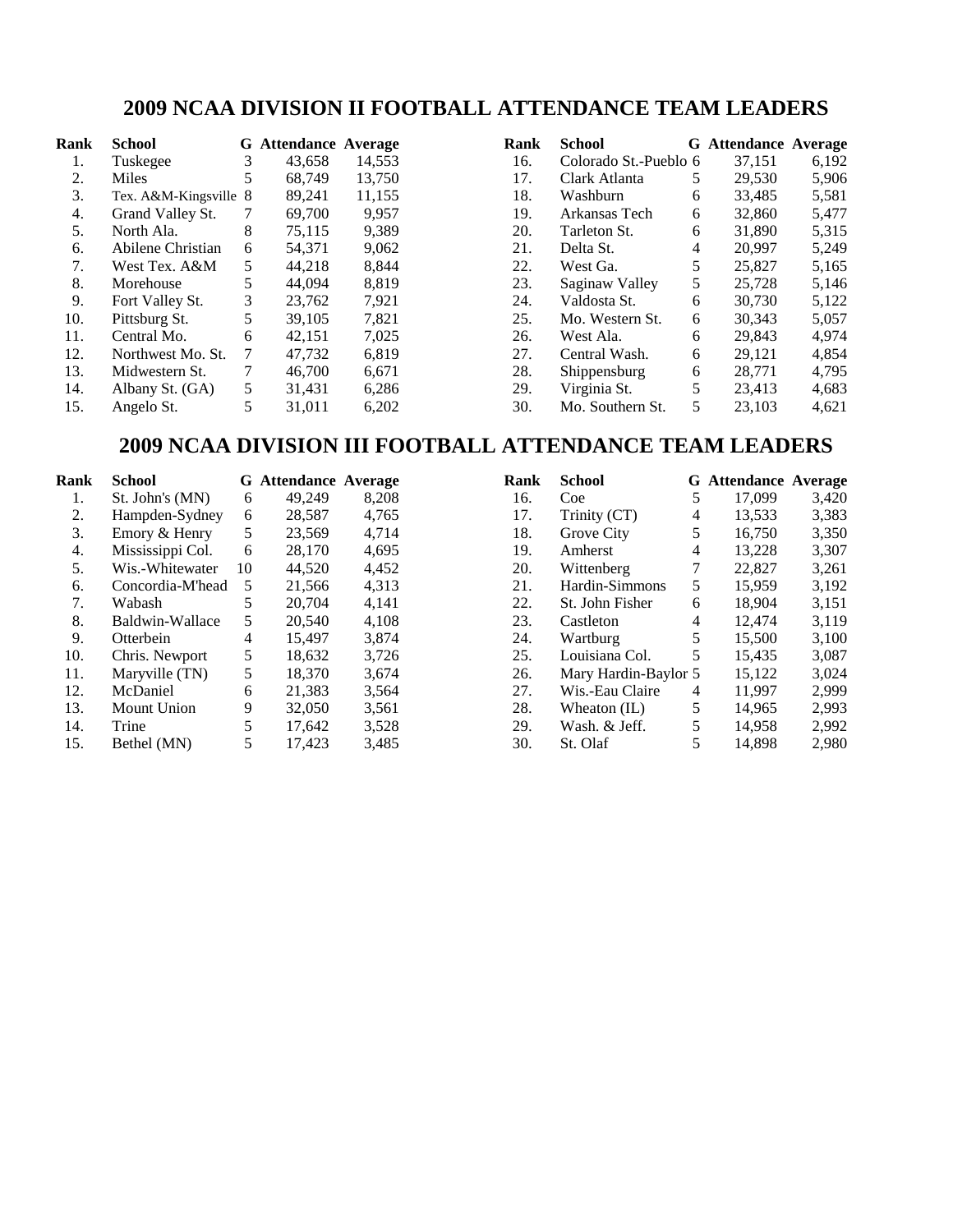### **2009 NCAA DIVISION I FBS CONFERENCE ATTENDANCE**

|      |                       | <b>Total</b> |              | 2009              |         | <b>Change</b> |
|------|-----------------------|--------------|--------------|-------------------|---------|---------------|
| Rank | <b>Division I FBS</b> | <b>Teams</b> | <b>Games</b> | <b>Attendance</b> | Average | In Avg.       |
| 1.   | Southeastern          | 12           | 86           | 6,560,738         | 76,288  | $-556$        |
| 2.   | Big Ten               | 11           | 77           | $*5,526,237$      | 71,769  | 1,644         |
| 3.   | $Big$ 12              | 12           | 82           | 5,155,739         | 62,875  | $-81$         |
| 4.   | Pacific-10            | 10           | 64           | 3,467,899         | 54,186  | $-3,164$      |
| 5.   | <b>Atlantic Coast</b> | 12           | 81           | 4,151,171         | 51,249  | $-1,488$      |
| 6.   | <b>Big East</b>       | 8            | $+53$        | 2,374,604         | 44,804  | 1,659         |
| 7.   | <b>Mountain West</b>  | 9            | 55           | 1,826,091         | 33,202  | 1,181         |
| 8.   | Conference USA        | 12           | 73           | 1,941,825         | 26,600  | $-518$        |
| 9.   | Western Athletic      | 9            | 53           | 1,205,690         | 22,749  | $-1,726$      |
| 10.  | Sun Belt #            | 9            | *49          | *806,687          | 16,463  | $-2,121$      |
| 11.  | Mid-American          | 13           | 74           | 1,133,434         | 15,317  | $-1,410$      |
| 12.  | Independents          | 3            | 19           | 923,915           | 48,627  | $-2,175$      |

\*Conference record. +Tied conference record. # Different alignment than in prior year.

#### **2009 NCAA DIVISION I FCS CONFERENCE ATTENDANCE**

|             |                          | <b>Total</b>   |              | 2009              |          | <b>Change</b> |
|-------------|--------------------------|----------------|--------------|-------------------|----------|---------------|
| <b>Rank</b> | <b>Division I FCS</b>    | <b>Teams</b>   | <b>Games</b> | <b>Attendance</b> | Average  | In Avg.       |
| 1.          | Southwestern Athletic    | 10             | 53           | 649,698           | 12,258   | $-2,149$      |
| 2.          | Southern                 | 9              | 48           | 577,128           | 12,024   |               |
| 3.          | Missouri Valley Football | 9              | 50           | 539,948           | 10,799   | $-156$        |
| 4.          | Big Sky                  | 9              | 52           | 531,293           | 10,217   | $-300$        |
| 5.          | Mid-Eastern Athletic     | 9              | 45           | 456,327           | 10,141   | 689           |
| 6.          | Ivy                      | 8              | 40           | 360,327           | 9,008    | $-20$         |
| 7.          | Southland                | 7              | 41           | 358,700           | 8,749    | $-428$        |
| 8.          | Colonial                 | 12             | 70           | 596,598           | 8,523    | $-431$        |
| 9.          | <b>Great West</b>        | 3              | 15           | 122,090           | $*8,139$ | 53            |
| 10.         | Big South                | 6              | 30           | 213,813           | 7,127    | 523           |
| 11.         | Ohio Valley              | 9              | 44           | 308,558           | 7,013    | $-310$        |
| 12.         | Patriot                  | 7              | 42           | 229,279           | 5,459    | $-101$        |
| 13.         | Pioneer#                 | 10             | $+54$        | 167,019           | 3,093    | $-338$        |
| 14.         | Northeast                | 8              | 39           | 86,933            | 2,229    | $-77$         |
| 15.         | Independents #           | $\overline{2}$ | 12           | 164,280           | 13,690   | 11,046        |

\*Conference record. +Tied conference record. # Different alignment than in prior year.

## **2009 NCAA DIVISION II FOOTBALL CONFERENCE ATTENDANCE**

|      |                          | <b>Total</b> |              | 2009              |         | <b>Change</b> |
|------|--------------------------|--------------|--------------|-------------------|---------|---------------|
| Rank | <b>Division II</b>       | <b>Teams</b> | <b>Games</b> | <b>Attendance</b> | Average | In Avg.       |
| 1.   | Southern Intercollegiate | 10           | 49           | 349,554           | 7,134   | 325           |
|      | Lone Star                | 13           | 74           | 415,521           | 5,615   | 43            |
| 3.   | Mid-America #            | 10           | 58           | 316,415           | 5,455   | 400           |
| 4.   | <b>Gulf South</b>        | 11           | 60           | 304,110           | 5,069   | $-117$        |
| 5.   | Great Northwest #        | 4            | 20           | 73,498            | 3,675   | 370           |
| 6.   | Great Lakes Intercol.    | $\mathbf{1}$ | 66           | 233,989           | 3,545   | 34            |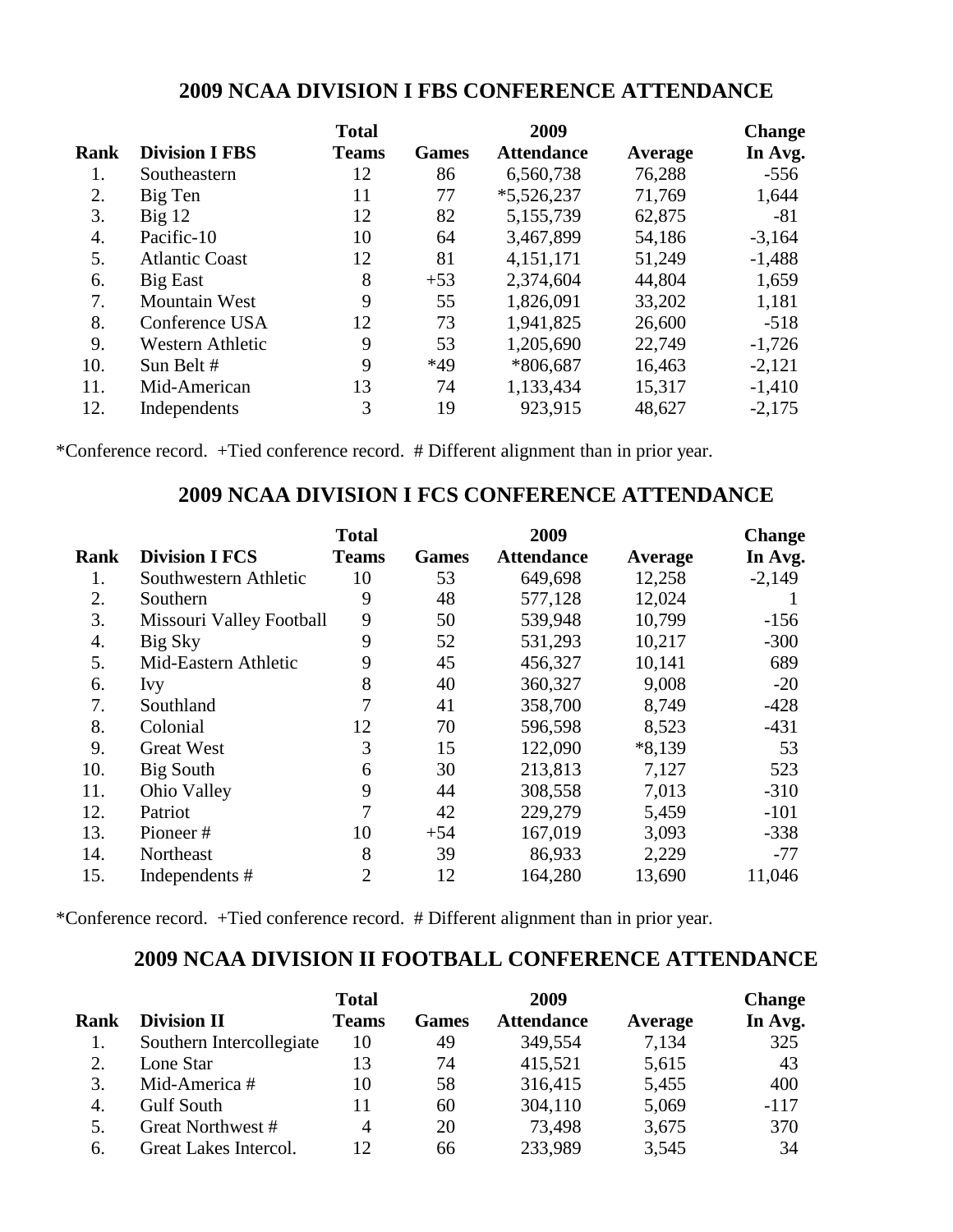|     | South Atlantic #        | 8  | 40 | 122,275 | 3,057 | $-242$         |
|-----|-------------------------|----|----|---------|-------|----------------|
| 8.  | Central Intercollegiate | 11 | 54 | 152,625 | 2,826 | $-995$         |
| 9.  | Pennsylvania            | 16 | 89 | 234,281 | 2,632 | $-155$         |
| 10. | Northern Sun            | 14 | 80 | 193,646 | 2,421 | 132            |
| 11. | <b>Rocky Mountain</b>   | 10 | 56 | 126,762 | 2,264 | $-188$         |
| 12. | West Virginia #         | 9  | 50 | 112,238 | 2,245 | $\overline{0}$ |
| 13. | Great Lake Football #   | 5  | 26 | 46,684  | 1,796 |                |
| 14. | Northeast-10#           | 9  | 45 | 65,912  | 1,465 | $-164$         |
| 15. | Independents #          | 6  | 27 | 61,932  | 2,294 | 382            |

# Different alignment than in prior year.

# **2009 NCAA DIVISION III FOOTBALL CONFERENCE ATTENDANCE**

|             |                                 | <b>Total</b>   |              | 2009              |         | <b>Change</b> |
|-------------|---------------------------------|----------------|--------------|-------------------|---------|---------------|
| <b>Rank</b> | <b>Division III</b>             | <b>Teams</b>   | <b>Games</b> | <b>Attendance</b> | Average | In Avg.       |
| 1.          | Minnesota Intercollegiate       | 9              | 48           | 152,560           | 3,178   | $-385$        |
| 2.          | <b>American Southwest</b>       | 9              | 46           | 129,851           | 2,823   | 208           |
| 3.          | Wisconsin Intercollegiate       | 8              | 44           | 116,063           | 2,638   | 141           |
| 4.          | Ohio Athletic                   | 10             | 54           | 137,548           | 2,547   | $-17$         |
| 5.          | <b>Old Dominion Athletic</b>    | 7              | 36           | 86,811            | 2,411   | $-105$        |
| 6.          | Empire#                         | 6              | 31           | 70,557            | 2,276   | 757           |
| 7.          | Illinois & Wisconsin            | 8              | 40           | 86,184            | 2,155   | 242           |
| 8.          | New England Small College10     |                | 40           | 85,711            | 2,143   | 98            |
| 9.          | Iowa Intercollegiate            | 9              | 45           | 95,976            | 2,133   | $-194$        |
| 10.         | Centennial                      | 9              | 47           | 97,114            | 2,066   | 76            |
| 11.         | Presidents' Athletic #          | 7              | 36           | 72,311            | 2,009   | $-19$         |
| 12.         | <b>North Coast</b>              | 10             | 53           | 104,807           | 1,977   | $-135$        |
| 13.         | Michigan Intercollegiate        | 7              | 34           | 67,059            | 1,972   | 42            |
| 14.         | <b>USA South</b>                | 8              | 40           | 73,910            | 1,848   | 92            |
| 15.         | Middle Atlantic                 | 8              | 43           | 79,255            | 1,843   | 151           |
| 16.         | Heartland                       | 8              | 42           | 76,257            | 1,816   | $-108$        |
| 17.         | University Athletic             | $\overline{4}$ | 21           | 35,654            | 1,698   | 363           |
| 18.         | Northwest                       | 7              | 35           | 59,246            | 1,693   | $-33$         |
| 19.         | <b>Atlantic Central</b>         | 3              | 18           | 28,465            | 1,581   |               |
| 20.         | New Jersey Athletic             | 10             | 50           | 76,963            | 1,539   | $-73$         |
| 21.         | Liberty League                  | 8              | 40           | 60,976            | 1,524   | $-20$         |
| 22.         | Southern Collegiate Athl. #     | $\overline{7}$ | 32           | 44,373            | 1,387   | $-66$         |
| 23.         | Eastern Collegiate #            | 8              | 40           | 50,305            | 1,258   |               |
| 24.         | Southern California Intercol. 7 |                | 31           | 37,541            | 1,211   | $-303$        |
| 25.         | Midwest                         | 10             | 51           | 60,587            | 1,188   | 169           |
| 26.         | New England Football            | 16             | 80           | 90,987            | 1,137   | 67            |
| 27.         | Upper Midwest #                 | 9              | 43           | 39,646            | 922     | $-124$        |
| 28.         | Northern                        | 8              | 41           | 25,423            | 620     | 39            |
| 29.         | Independents #                  | 5              | 26           | 43,326            | 1,666   | 301           |

# Different alignment than in prior year.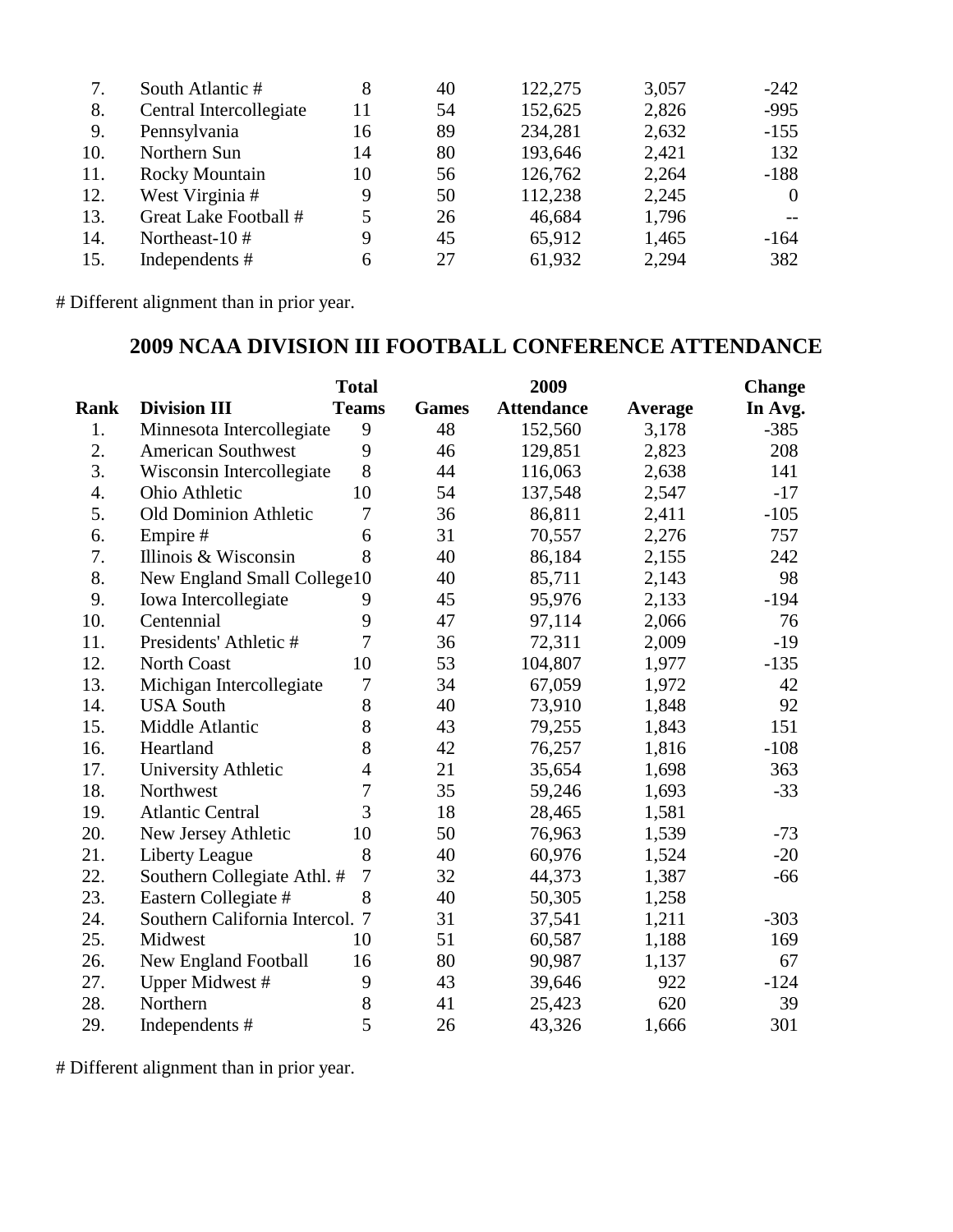# **2009 NCAA DIVISION I FBS TEAM-BY-TEAM ATTENDANCE**

| <b>School</b>         |   | <b>G</b> Attendance Average |        | Miami (OH)          | 5                | 59,052  | 11,810  |
|-----------------------|---|-----------------------------|--------|---------------------|------------------|---------|---------|
| Air Force             | 6 | 213,937                     | 35,656 | Michigan            | 8                | 871,464 | 108,933 |
| Akron                 | 6 | 104,293                     | 17,382 | Michigan St.        | 7                | 523,186 | 74,741  |
| Alabama               | 7 | 644,084                     | 92,012 | Middle Tenn.        | 6                | 123,104 | 20,517  |
| Arizona               | 6 | 315,330                     | 52,555 | Minnesota           | $\tau$           | 355,635 | 50,805  |
| Arizona St.           | 7 | 339,890                     | 48,556 | Mississippi         | $\boldsymbol{7}$ | 390,368 | 55,767  |
| Arkansas              | 7 | 455,783                     | 65,112 | Mississippi St.     | 7                | 376,544 | 53,792  |
| Arkansas St.          | 5 | 88,445                      | 17,689 | Missouri            | 6                | 384,719 | 64,120  |
| Army                  | 6 | 167,984                     | 27,997 | Navy                | 6                | 190,366 | 31,728  |
| Auburn                | 8 | 676,911                     | 84,614 | Nebraska            | $\tau$           | 601,216 | 85,888  |
| Ball St.              | 6 | 65,327                      | 10,888 | Nevada              | 6                | 104,999 | 17,500  |
| <b>Baylor</b>         | 6 | 217,837                     | 36,306 | New Mexico          | 6                | 161,661 | 26,944  |
| Boise St.             | 7 | 229,472                     | 32,782 | New Mexico St.      | 6                | 99,064  | 16,511  |
| <b>Boston College</b> | 7 | 250,009                     | 35,716 | North Carolina      | 7                | 396,250 | 56,607  |
| <b>Bowling Green</b>  | 6 | 84,261                      | 14,044 | North Carolina St.  | $8\,$            | 451,377 | 56,422  |
| <b>Buffalo</b>        | 6 | 95,758                      | 15,960 | North Texas         | 6                | 109,367 | 18,228  |
| <b>BYU</b>            | 6 | 385,416                     | 64,236 | Northern Ill.       | 6                | 89,335  | 14,889  |
| California            | 6 | 356,830                     | 59,472 | Northwestern        | $\tau$           | 169,332 | 24,190  |
| Central Mich.         | 5 | 98,508                      | 19,702 | Notre Dame          | 7                | 565,565 | 80,795  |
| Cincinnati            | 6 | 203,741                     | 33,957 | Ohio                | 6                | 107,682 | 17,947  |
| Clemson               | 7 | 530,553                     | 75,793 | Ohio St.            | 7                | 736,830 | 105,261 |
| Colorado              | 6 | 300,527                     | 50,088 | Oklahoma            | 6                | 508,670 | 84,778  |
| Colorado St.          | 6 | 141,856                     | 23,643 | Oklahoma St.        | 8                | 429,750 | 53,719  |
| Connecticut           | 6 | 229,376                     | 38,229 | Oregon              | $\boldsymbol{7}$ | 409,806 | 58,544  |
| Duke                  | 6 | 157,881                     | 26,314 | Oregon St.          | 6                | 253,969 | 42,328  |
| East Carolina         | 7 | 292,191                     | 41,742 | Penn St.            | 8                | 856,066 | 107,008 |
| Eastern Mich.         | 5 | 25,080                      | 5,016  | Pittsburgh          | $\boldsymbol{7}$ | 374,119 | 53,446  |
| <b>FIU</b>            | 5 | 51,018                      | 10,204 | Purdue              | $\boldsymbol{7}$ | 353,197 | 50,457  |
| Fla. Atlantic         | 5 | 76,630                      | 15,326 | Rice                | 6                | 81,309  | 13,552  |
| Florida               | 7 | 634,446                     | 90,635 | Rutgers             | $\tau$           | 343,788 | 49,113  |
| Florida St.           | 6 | 446,067                     | 74,345 | San Diego St.       | 6                | 146,785 | 24,464  |
| Fresno St.            | 5 | 167,889                     | 33,578 | San Jose St.        | 6                | 92,062  | 15,344  |
| Georgia               | 6 | 556,476                     | 92,746 | <b>SMU</b>          | 6                | 128,085 | 21,348  |
| Georgia Tech          | 6 | 309,501                     | 51,584 | South Carolina      | 7                | 527,580 | 75,369  |
| Hawaii                | 7 | 257,074                     | 36,725 | South Fla.          | 6                | 315,319 | 52,553  |
| Houston               | 6 | 151,450                     | 25,242 | Southern California | 6                | 508,796 | 84,799  |
| Idaho                 | 6 | 75,273                      | 12,546 | Southern Miss.      | 6                | 184,178 | 30,696  |
| Illinois              | 6 | 357,267                     | 59,545 | Stanford            | 7                | 290,049 | 41,436  |
| Indiana               | 6 | 250,997                     | 41,833 | Syracuse            | $8\,$            | 312,343 | 39,043  |
| Iowa                  | 7 | 491,499                     | 70,214 | <b>TCU</b>          | 6                | 229,121 | 38,187  |
| Iowa St.              | 6 | 277,453                     | 46,242 | Temple              | 6                | 104,276 | 17,379  |
| Kansas                | 6 | 303,488                     | 50,581 | Tennessee           | $8\,$            | 793,760 | 99,220  |
| Kansas St.            | 6 | 280,579                     | 46,763 | Texas               | 6                | 607,049 | 101,175 |
| Kent St.              | 6 | 93,072                      | 15,512 | Texas A&M           | 7                | 537,602 | 76,800  |
| Kentucky              | 7 | 487,156                     | 69,594 | <b>Texas Tech</b>   | 7                | 351,742 | 50,249  |
| La.-Lafayette         | 6 | 111,998                     | 18,666 | Toledo              | 5                | 81,424  | 16,285  |
| La.-Monroe            | 5 | 69,443                      | 13,889 | <b>Troy</b>         | 5                | 92,066  | 18,413  |
| Louisiana Tech        | 5 | 100,000                     | 20,000 | Tulane              | 6                | 150,884 | 25,147  |
| Louisville            | 6 | 194,702                     | 32,450 | Tulsa               | 6                | 135,010 | 22,502  |
| LSU                   | 7 | 647,420                     | 92,489 | <b>UAB</b>          | 5                | 89,933  | 17,987  |
| Marshall              | 6 | 133,415                     | 22,236 | <b>UCF</b>          | 7                | 266,543 | 38,078  |
| Maryland              | 7 | 311,163                     | 44,452 | <b>UCLA</b>         | 6                | 387,283 | 64,547  |
| Memphis               | 6 | 154,769                     | 25,795 | <b>UNLV</b>         | 7                | 159,423 | 22,775  |
| Miami (FL)            | 6 | 285,306                     | 47,551 | Utah                | 6                | 270,929 | 45,155  |
|                       |   |                             |        |                     |                  |         |         |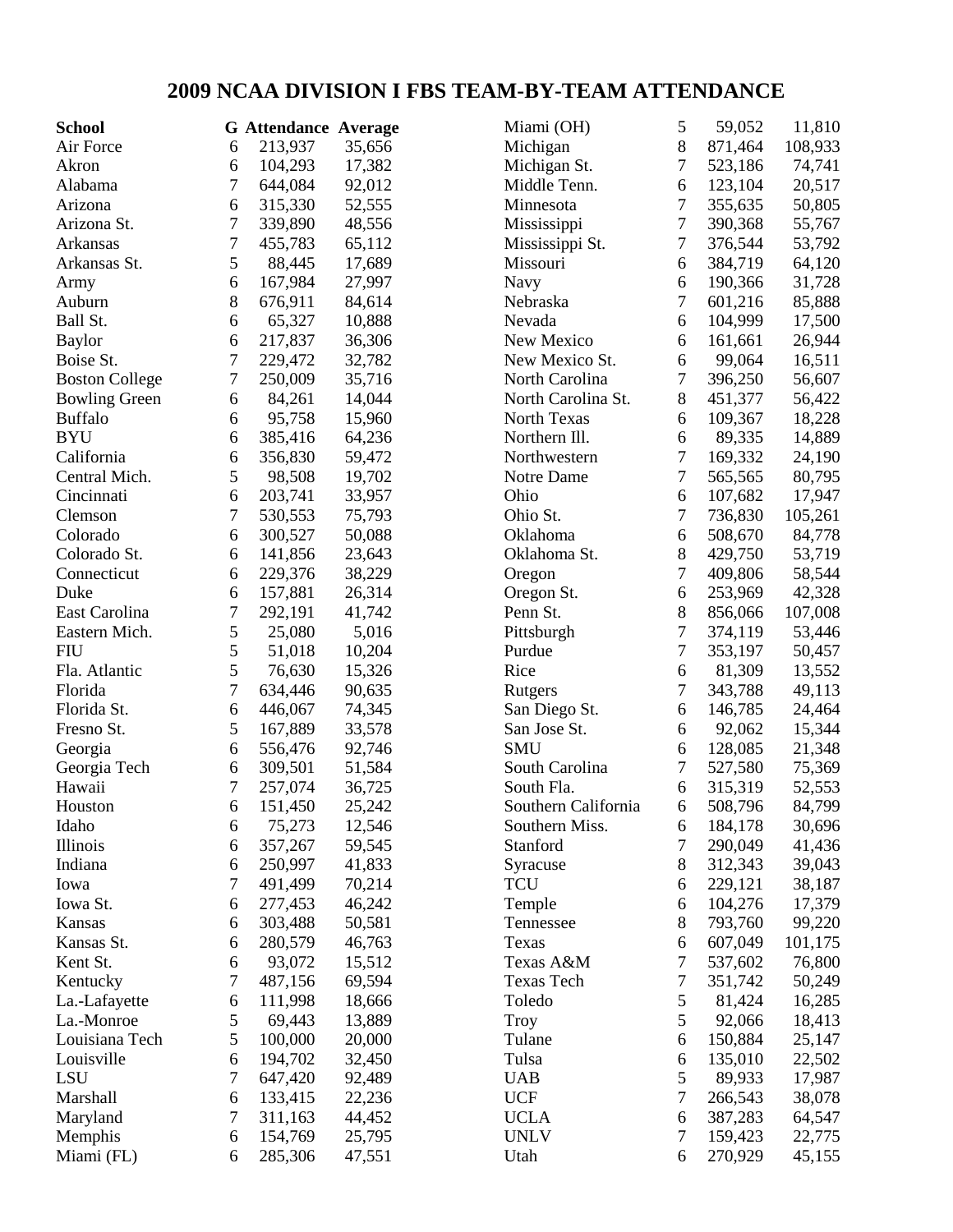| Utah St.      | 79,857  | 15,971 | Washington St. |   | 155,455 | 25,909 |
|---------------|---------|--------|----------------|---|---------|--------|
| <b>UTEP</b>   | 174,058 | 29,010 | West Virginia  |   | 401,216 | 57,317 |
| Vanderbilt    | 210,092 | 35,015 | Western Ky.    | 6 | 84,616  | 14,103 |
| Virginia      | 335,902 | 47,986 | Western Mich.  |   | 101,652 | 20,330 |
| Virginia Tech | 397,398 | 66,233 | Wisconsin      |   | 560,764 | 80,109 |
| Wake Forest   | 222,537 | 31,791 | Wyoming        |   | 116,963 | 19,494 |
| Washington    | 450,491 | 64,356 |                |   |         |        |

# **2009 NCAA DIVISION I FCS TEAM-BY-TEAM ATTENDANCE**

| <b>School</b>      |                | <b>G</b> Attendance Average |        | Illinois St.         | 5                | 47,866  | 9,573  |
|--------------------|----------------|-----------------------------|--------|----------------------|------------------|---------|--------|
| Alabama A&M        | 5              | 21,875                      | 4,375  | Indiana St.          | 6                | 27,238  | 4,540  |
| Alabama St.        | 6              | 36,159                      | 6,027  | Jackson St.          | 6                | 98,006  | 16,334 |
| Albany (NY)        | 5              | 19,608                      | 3,922  | Jacksonville         | 5                | 16,382  | 3,276  |
| Alcorn St.         | 3              | 16,274                      | 5,425  | Jacksonville St.     | 4                | 46,007  | 11,502 |
| Appalachian St.    | 7              | 168,029                     | 24,004 | <b>James Madison</b> | 5                | 76,527  | 15,305 |
| Ark.-Pine Bluff    | $\overline{4}$ | 44,447                      | 11,112 | Lafayette            | 6                | 45,735  | 7,623  |
| <b>Austin Peay</b> | 5              | 24,590                      | 4,918  | Lehigh               | 7                | 56,912  | 8,130  |
| Bethune-Cookman    | 5              | 26,088                      | 5,218  | Liberty              | 6                | 89,587  | 14,931 |
| <b>Brown</b>       | 5              | 30,168                      | 6,034  | Maine                | 5                | 23,154  | 4,631  |
| Bucknell           | 5              | 15,091                      | 3,018  | Marist               | 5                | 12,127  | 2,425  |
| <b>Butler</b>      | 7              | 17,309                      | 2,473  | Massachusetts        | 6                | 65,322  | 10,887 |
| Cal Poly           | 5              | 47,939                      | 9,588  | McNeese St.          | $\boldsymbol{7}$ | 90,634  | 12,948 |
| Campbell           | 5              | 16,621                      | 3,324  | Mississippi Val.     | 5                | 13,202  | 2,640  |
| Central Conn. St.  | $\overline{4}$ | 11,025                      | 2,756  | Missouri St.         | 6                | 57,417  | 9,570  |
| Charleston So.     | 5              | 16,162                      | 3,232  | Monmouth             | 5                | 14,275  | 2,855  |
| Chattanooga        | 5              | 52,515                      | 10,503 | Montana              | 9                | 219,753 | 24,417 |
| Citadel            | 5              | 65,147                      | 13,029 | Montana St.          | 6                | 79,696  | 13,283 |
| Coastal Caro.      | 5              | 31,694                      | 6,339  | Morehead St.         | 5                | 23,758  | 4,752  |
| Colgate            | 6              | 27,852                      | 4,642  | Morgan St.           | 5                | 26,097  | 5,219  |
| Columbia           | 5              | 20,137                      | 4,027  | Murray St.           | 5                | 22,378  | 4,476  |
| Cornell            | 5              | 35,883                      | 7,177  | N.C. A&T             | 4                | 68,874  | 17,219 |
| Dartmouth          | 5              | 20,515                      | 4,103  | New Hampshire        | 6                | 45,256  | 7,543  |
| Davidson           | 5              | 19,010                      | 3,802  | Nicholls St.         | 5                | 27,492  | 5,498  |
| Dayton             | 6              | 23,865                      | 3,978  | Norfolk St.          | 7                | 76,649  | 10,950 |
| Delaware           | 6              | 124,497                     | 20,750 | North Dakota St.     | 5                | 82,577  | 16,515 |
| Delaware St.       | $\overline{4}$ | 16,058                      | 4,015  | Northeastern         | 6                | 9,577   | 1,596  |
| Drake              | 6              | 17,189                      | 2,865  | Northern Ariz.       | 5                | 38,392  | 7,678  |
| Duquesne           | 5              | 6,368                       | 1,274  | Northern Colo.       | 6                | 21,111  | 3,519  |
| Eastern Ill.       | 5              | 38,847                      | 7,769  | Northwestern St.     | 5                | 33,211  | 6,642  |
| Eastern Ky.        | 5              | 32,600                      | 6,520  | Old Dominion         | 7                | 138,474 | 19,782 |
| Eastern Wash.      | 5              | 26,828                      | 5,366  | Penn                 | 5                | 53,002  | 10,600 |
| Elon               | 5              | 48,402                      | 9,680  | Portland St.         | 6                | 36,491  | 6,082  |
| Florida A&M        | 4              | 49,960                      | 12,490 | Prairie View         | 3                | 18,765  | 6,255  |
| Fordham            | 6              | 23,315                      | 3,886  | Princeton            | 5                | 40,891  | 8,178  |
| Furman             | 5              | 54,864                      | 10,973 | Rhode Island         | 5                | 18,931  | 3,786  |
| Ga. Southern       | 5              | 83,641                      | 16,728 | Richmond             | 7                | 65,888  | 9,413  |
| Gardner-Webb       | 5              | 25,771                      | 5,154  | <b>Robert Morris</b> | 5                | 7,847   | 1,569  |
| Georgetown         | 6              | 15,065                      | 2,511  | Sacramento St.       | 5                | 49,676  | 9,935  |
| Grambling          | 4              | 25,790                      | 6,448  | Sacred Heart         | 5                | 9,194   | 1,839  |
| Hampton            | 6              | 32,458                      | 5,410  | Sam Houston St.      | 6                | 32,219  | 5,370  |
| Harvard            | 5              | 53,505                      | 10,701 | Samford              | 6                | 32,678  | 5,446  |
| Hofstra            | 5              | 21,299                      | 4,260  | San Diego            | 5                | 11,841  | 2,368  |
| <b>Holy Cross</b>  | 6              | 45,309                      | 7,552  | Savannah St.         | 5                | 25,806  | 5,161  |
| Howard             | 4              | 15,591                      | 3,898  | South Carolina St.   | 5                | 85,134  | 17,027 |
| Idaho St.          | 5              | 26,846                      | 5,369  | South Dakota St.     | 5                | 66,327  | 13,265 |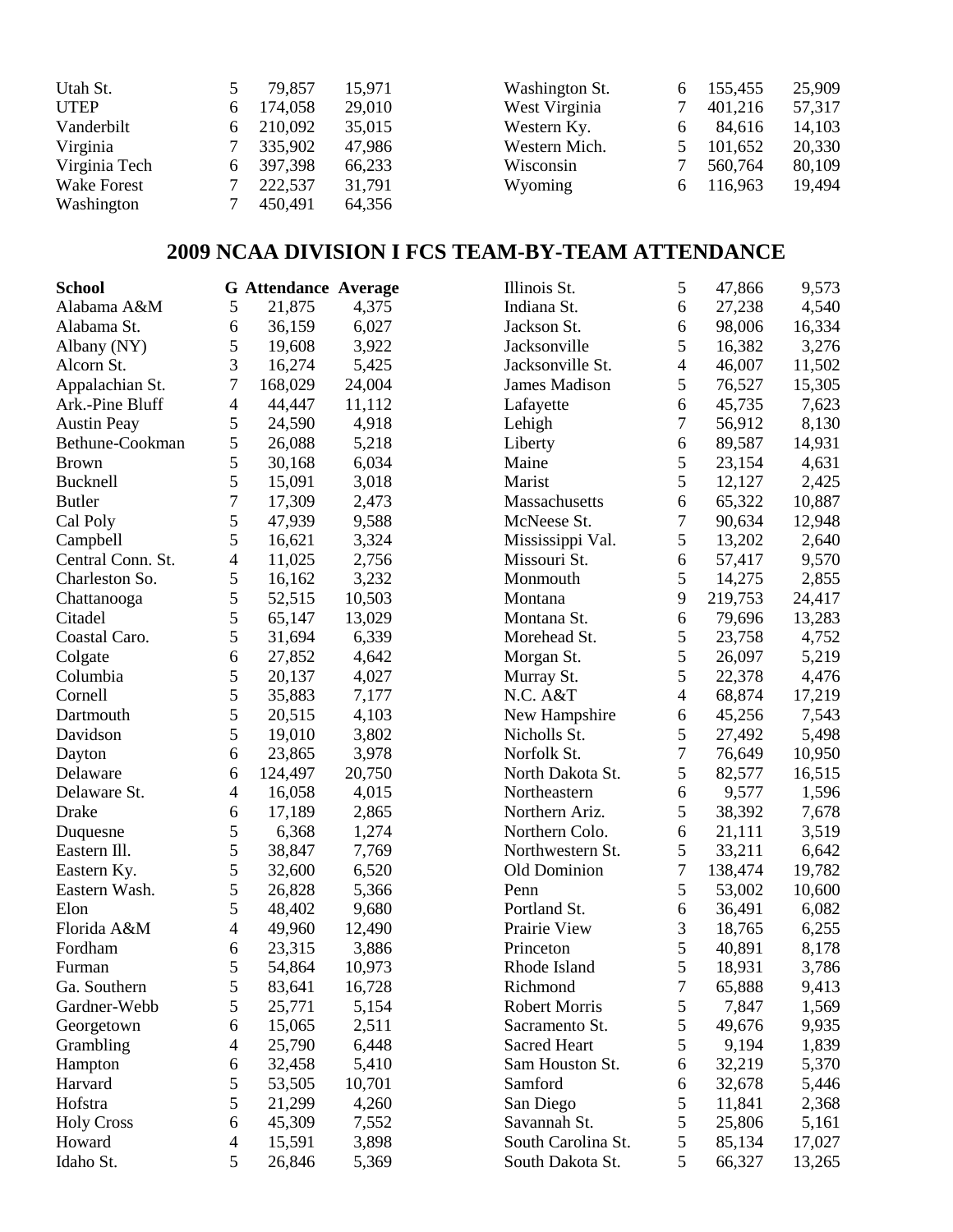| Southeast Mo. St.     | 6 | 35,010 | 5,835  | UNI              | 6 | 77,814  | 12,969 |
|-----------------------|---|--------|--------|------------------|---|---------|--------|
| Southeastern La.      | 6 | 33,550 | 5,592  | <b>UT</b> Martin | 5 | 23,510  | 4,702  |
| Southern III.         |   | 62,175 | 8,882  | Valparaiso       |   | 8,917   | 1,783  |
| Southern U.           | 5 | 69,087 | 13,817 | Villanova        | 8 | 56,888  | 7,111  |
| Southern Utah         |   | 24,609 | 4,922  | VMI              | 5 | 31,391  | 6,278  |
| St. Francis (PA)      | 5 | 7,018  | 1,404  | Wagner           | 5 | 11,598  | 2,320  |
| Stephen F. Austin     | 6 | 66,664 | 11,111 | Weber St.        | 5 | 32,500  | 6,500  |
| <b>Stony Brook</b>    | 4 | 19,208 | 4,802  | Western Caro.    | 5 | 35,488  | 7,098  |
| Tennessee St.         | 4 | 57,849 | 14,462 | Western Ill.     | 5 | 48,262  | 9,652  |
| Tennessee Tech        | 5 | 27,767 | 5,553  | William & Mary   | 6 | 57,844  | 9,641  |
| <b>Texas Southern</b> | 3 | 19,233 | 6,411  | Wofford          | 5 | 36,364  | 7,273  |
| Texas St.             | 6 | 74,930 | 12,488 | Yale             | 5 | 106,226 | 21,245 |
| Towson                |   | 31,415 | 6,283  | Youngstown St.   | 5 | 70,272  | 14,054 |
| <b>UC</b> Davis       |   | 49,542 | 9,908  |                  |   |         |        |

# **2009 NCAA DIVISION II TEAM-BY-TEAM FOOTBALL ATTENDANCE**

| <b>School</b>         |                          | <b>G</b> Attendance Average |       | Eastern N.M.          | 6              | 18,753 | 3,126  |
|-----------------------|--------------------------|-----------------------------|-------|-----------------------|----------------|--------|--------|
| Abilene Christian     | 6                        | 54,371                      | 9,062 | Edinboro              | 6              | 26,357 | 4,393  |
| Adams St.             | 6                        | 12,303                      | 2,051 | Elizabeth City St.    | 3              | 13,215 | 4,405  |
| Albany St. (GA)       | 5                        | 31,431                      | 6,286 | Emporia St.           | 6              | 24,873 | 4,146  |
| American Int'l        | $\overline{4}$           | 8,476                       | 2,119 | Fairmont St.          | 6              | 17,296 | 2,883  |
| Angelo St.            | 5                        | 31,011                      | 6,202 | Fayetteville St.      | 5              | 20,574 | 4,115  |
| Ark.-Monticello       | 5                        | 14,894                      | 2,979 | Ferris St.            | 5              | 13,887 | 2,777  |
| Arkansas Tech         | 6                        | 32,860                      | 5,477 | Findlay               | 6              | 10,979 | 1,830  |
| Ashland               | 5                        | 16,606                      | 3,321 | Fort Hays St.         | 5              | 18,201 | 3,640  |
| Assumption            | 5                        | 3,837                       | 767   | Fort Lewis            | 5              | 5,233  | 1,047  |
| Augustana (SD)        | 6                        | 26,009                      | 4,335 | Fort Valley St.       | 3              | 23,762 | 7,921  |
| Bemidji St.           | 6                        | 9,825                       | 1,638 | Gannon                | 6              | 9,730  | 1,622  |
| Benedict              | $\overline{\mathcal{L}}$ | 14,913                      | 3,728 | Glenville St.         | 5              | 9,418  | 1,884  |
| Bentley               | 5                        | 11,447                      | 2,289 | Grand Valley St.      | 7              | 69,700 | 9,957  |
| Bloomsburg            | 6                        | 14,109                      | 2,352 | Harding               | 6              | 14,601 | 2,434  |
| Bowie St.             | 5                        | 10,375                      | 2,075 | Henderson St.         | 4              | 15,698 | 3,925  |
| <b>Brevard</b>        | 5                        | 8,925                       | 1,785 | Hillsdale             | 5              | 9,805  | 1,961  |
| C.W. Post             | 6                        | 8,635                       | 1,439 | Humboldt St.          | 4              | 15,171 | 3,793  |
| California (PA)       | 7                        | 21,010                      | 3,001 | <b>Incarnate Word</b> | 4              | 11,716 | 2,929  |
| Carson-Newman         | 7                        | 26,728                      | 3,818 | Indiana (PA)          | 5              | 16,271 | 3,254  |
| Catawba               | 5                        | 13,572                      | 2,714 | Indianapolis          | 6              | 22,383 | 3,731  |
| Central Mo.           | 6                        | 42,151                      | 7,025 | Johnson C. Smith      | $\overline{4}$ | 14,727 | 3,682  |
| Central Okla.         | $\overline{4}$           | 15,752                      | 3,938 | Kentucky St.          | 4              | 16,736 | 4,184  |
| Central St. (OH)      | 5                        | 15,350                      | 3,070 | Kutztown              | 5              | 14,247 | 2,849  |
| Central Wash.         | 6                        | 29,121                      | 4,854 | Ky. Wesleyan          | 4              | 4,600  | 1,150  |
| Chadron St.           | 6                        | 12,078                      | 2,013 | Lake Erie             | 5              | 6,587  | 1,317  |
| Charleston (WV)       | 5                        | 14,953                      | 2,991 | Lane                  | 4              | 6,130  | 1,533  |
| Cheyney               | $\overline{\mathcal{L}}$ | 5,578                       | 1,395 | Lenoir-Rhyne          | 6              | 22,889 | 3,815  |
| Chowan                | 5                        | 7,327                       | 1,465 | Lincoln (MO)          | 6              | 3,788  | 631    |
| Clarion               | 5                        | 18,857                      | 3,771 | Livingstone           | 5              | 8,483  | 1,697  |
| Clark Atlanta         | 5                        | 29,530                      | 5,906 | Lock Haven            | 5              | 9,300  | 1,860  |
| <b>Colorado Mines</b> | 5                        | 8,079                       | 1,616 | Mars Hill             | 4              | 11,660 | 2,915  |
| Colorado St.-Pueblo   | 6                        | 37,151                      | 6,192 | Mary                  | 5              | 15,990 | 3,198  |
| Concord               | 6                        | 11,718                      | 1,953 | Mercyhurst            | 5              | 6,407  | 1,281  |
| Concordia-St. Paul    | 5                        | 9,961                       | 1,992 | Merrimack             | 6              | 6,511  | 1,085  |
| Delta St.             | $\overline{4}$           | 20,997                      | 5,249 | Mesa St.              | 6              | 11,676 | 1,946  |
| Dixie St.             | 5                        | 15,832                      | 3,166 | Michigan Tech         | 5              | 11,992 | 2,398  |
| <b>East Central</b>   | 5                        | 15,050                      | 3,010 | Midwestern St.        | 7              | 46,700 | 6,671  |
| East Stroudsburg      | 6                        | 10,198                      | 1,700 | Miles                 | 5              | 68,749 | 13,750 |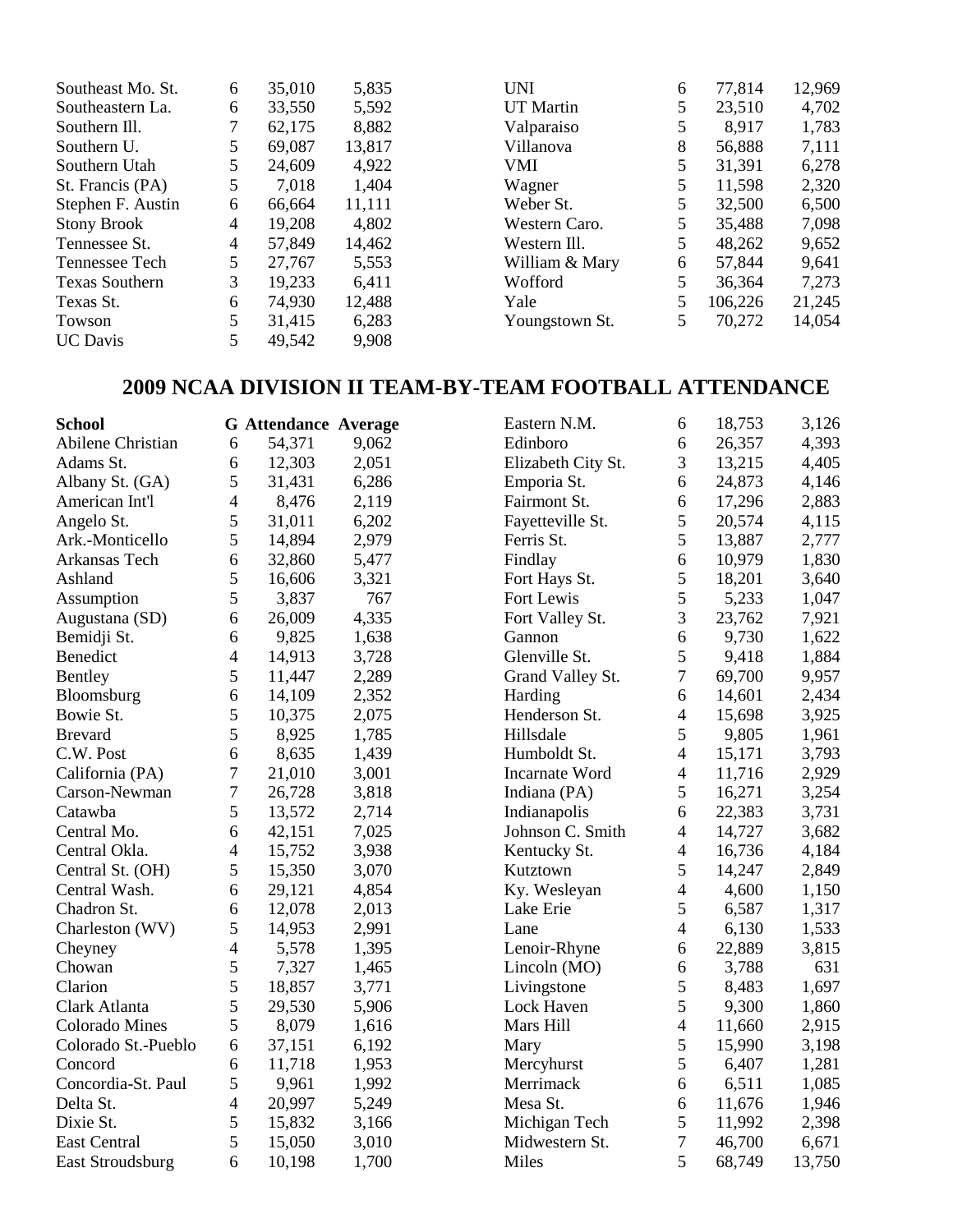| Millersville            | 5              | 13,190 | 2,638 | Southwestern Okla.  | 6              | 15,500 | 2,583  |
|-------------------------|----------------|--------|-------|---------------------|----------------|--------|--------|
| Minn. Duluth            | 8              | 27,475 | 3,434 | St. Anselm          | 6              | 7,674  | 1,279  |
| Minn. St. Mankato       | 6              | 20,231 | 3,372 | St. Augustine's     | 6              | 7,778  | 1,296  |
| Minn. St. Moorhead      | 6              | 8,032  | 1,339 | St. Cloud St.       | 5              | 20,559 | 4,112  |
| Minn.-Crookston         | 5              | 3,284  | 657   | St. Joseph's (IN)   | 6              | 13,496 | 2,249  |
| Missouri S&T            | 5              | 9,450  | 1,890 | St. Paul's          | $\overline{4}$ | 8,374  | 2,094  |
| Mo. Southern St.        | 5              | 23,103 | 4,621 | Stillman            | 6              | 16,580 | 2,763  |
| Mo. Western St.         | 6              | 30,343 | 5,057 | Stonehill           | $\overline{4}$ | 4,716  | 1,179  |
| Morehouse               | 5              | 44,094 | 8,819 | Tarleton St.        | 6              | 31,890 | 5,315  |
| N.M. Highlands          | 5              | 6,100  | 1,220 | Tex. A&M-Commerce   | $\overline{4}$ | 13,640 | 3,410  |
| Neb.-Kearney            | 7              | 27,159 | 3,880 | Tex. A&M-Kingsville | 8              | 89,241 | 11,155 |
| Neb.-Omaha              | 5              | 19,613 | 3,923 | Tiffin              | 5              | 5,120  | 1,024  |
| New Haven               | 5              | 9,670  | 1,934 | Truman              | 6              | 16,996 | 2,833  |
| Newberry                | 4              | 15,949 | 3,987 | Tusculum            | 4              | 8,239  | 2,060  |
| North Ala.              | 8              | 75,115 | 9,389 | Tuskegee            | 3              | 43,658 | 14,553 |
| North Greenville        | 4              | 13,180 | 3,295 | <b>UNC</b> Pembroke | $\overline{4}$ | 13,979 | 3,495  |
| Northeastern St.        | 6              | 20,000 | 3,333 | <b>Upper Iowa</b>   | 5              | 4,381  | 876    |
| Northern Mich.          | 5              | 18,906 | 3,781 | Valdosta St.        | 6              | 30,730 | 5,122  |
| Northern St.            | 5              | 7,081  | 1,416 | Virginia St.        | 5              | 23,413 | 4,683  |
| Northwest Mo. St.       | $\overline{7}$ | 47,732 | 6,819 | Virginia Union      | $\overline{4}$ | 9,115  | 2,279  |
| Northwood (MI)          | 5              | 10,176 | 2,035 | Washburn            | 6              | 33,485 | 5,581  |
| Okla. Panhandle         | 5              | 3,432  | 686   | Wayne St. (MI)      | 6              | 15,743 | 2,624  |
| <b>Ouachita Baptist</b> | 5              | 22,673 | 4,535 | Wayne St. (NE)      | 6              | 11,128 | 1,855  |
| Pace                    | 5              | 4,330  | 866   | West Ala.           | 6              | 29,843 | 4,974  |
| Pittsburg St.           | 5              | 39,105 | 7,821 | West Chester        | 6              | 18,453 | 3,076  |
| Saginaw Valley          | 5              | 25,728 | 5,146 | West Ga.            | 5              | 25,827 | 5,165  |
| Seton Hill              | 6              | 7,092  | 1,182 | <b>West Liberty</b> | 8              | 22,270 | 2,784  |
| Shaw                    | 5              | 12,140 | 2,428 | West Tex. A&M       | 5              | 44,218 | 8,844  |
| Shepherd                | 5              | 16,621 | 3,324 | West Va. Wesleyan   | 4              | 7,331  | 1,833  |
| Shippensburg            | 6              | 28,771 | 4,795 | West Virginia St.   | 5              | 5,539  | 1,108  |
| <b>Slippery Rock</b>    | 6              | 13,168 | 2,195 | Western N.M.        | 5              | 2,906  | 581    |
| Southeastern Okla.      | 6              | 19,395 | 3,233 | Western Ore.        | 4              | 8,000  | 2,000  |
| Southern Ark.           | 4              | 16,054 | 4,014 | Western St.         | 5              | 4,077  | 815    |
| Southern Conn. St.      | 5              | 9,251  | 1,850 | Wingate             | 5              | 14,313 | 2,863  |
| Southwest Baptist       | 5              | 13,038 | 2,608 | Winona St.          | 6              | 14,104 | 2,351  |
| Southwest Minn. St.     | 6              | 15,586 | 2,598 |                     |                |        |        |

# **2009 NCAA DIVISION III TEAM-BY-TEAM FOOTBALL ATTENDANCE**

| <b>School</b>   |    | <b>G</b> Attendance Average |       | Becker           | 6 | 2,842  | 474   |
|-----------------|----|-----------------------------|-------|------------------|---|--------|-------|
| Adrian          | 5. | 10,081                      | 2,016 | <b>Beloit</b>    | 5 | 3,600  | 720   |
| Albion          | 5  | 7,752                       | 1,550 | Benedictine (IL) | 5 | 3,917  | 783   |
| Albright        | 5  | 10,472                      | 2,094 | Bethany (WV)     | 5 | 7,158  | 1,432 |
| Alfred          | 6  | 16,790                      | 2,798 | Bethel (MN)      | 5 | 17,423 | 3,485 |
| Allegheny       | 5  | 6,838                       | 1,368 | <b>Bluffton</b>  | 5 | 2,900  | 580   |
| Alma            | 4  | 7,838                       | 1,960 | Bowdoin          | 4 | 5,866  | 1,467 |
| Amherst         | 4  | 13,228                      | 3,307 | Bridgewater (VA) | 5 | 8,176  | 1,635 |
| Anderson $(IN)$ | 5  | 10,500                      | 2,100 | Bridgewater St.  | 5 | 8,600  | 1,720 |
| Anna Maria      | 5  | 3,895                       | 779   | <b>Brockport</b> | 5 | 10,500 | 2,100 |
| Augsburg        | 5  | 5,534                       | 1,107 | Buena Vista      | 5 | 8,375  | 1,675 |
| Augustana (IL)  | 6  | 8,639                       | 1,440 | Buffalo St.      | 5 | 4,912  | 982   |
| Aurora          | 5  | 4,055                       | 811   | Cal Lutheran     | 4 | 6,931  | 1,733 |
| Austin          | 4  | 4,700                       | 1,175 | Capital          | 5 | 13,699 | 2,740 |
| Averett         | 5  | 4,403                       | 881   | Carleton         | 5 | 6,305  | 1,261 |
| Baldwin-Wallace | 5  | 20,540                      | 4,108 | Carnegie Mellon  | 5 | 11,320 | 2,264 |
| <b>Bates</b>    | 4  | 4,200                       | 1,050 | Carroll (WI)     | 6 | 6,785  | 1,131 |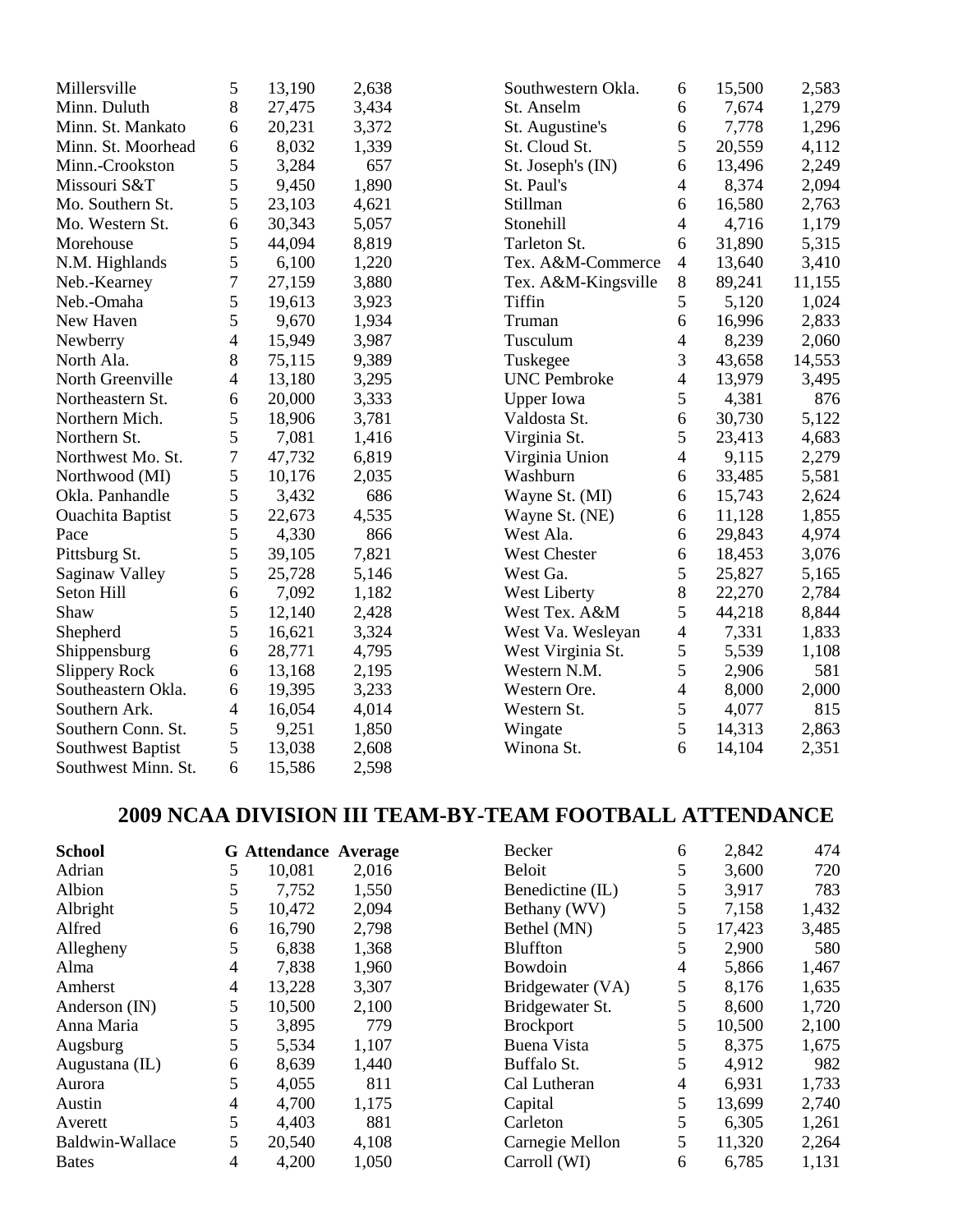| Carthage                   | 5              | 7,460  | 1,492 | <b>Howard Payne</b>    | 5              | 9,625  | 1,925 |
|----------------------------|----------------|--------|-------|------------------------|----------------|--------|-------|
| Case                       | 6              | 10,844 | 1,807 | Huntingdon             | 6              | 14,201 | 2,367 |
| Castleton                  | 4              | 12,474 | 3,119 | Husson                 | 4              | 2,950  | 738   |
| Catholic                   | 5              | 7,225  | 1,445 | Ill. Wesleyan          | 6              | 11,150 | 1,858 |
| Central (IA)               | 6              | 9,200  | 1,533 | Illinois Col.          | 5              | 5,247  | 1,049 |
| Centre                     | 4              | 4,303  | 1,076 | Ithaca                 | 4              | 10,801 | 2,700 |
| Chapman                    | 5              | 12,003 | 2,401 | John Carroll           | 5              | 12,994 | 2,599 |
| Chicago                    | 5              | 7,073  | 1,415 | <b>Johns Hopkins</b>   | 5              | 6,800  | 1,360 |
| Chris. Newport             | 5              | 18,632 | 3,726 | Juniata                | 5              | 3,910  | 782   |
| Claremont-M-S              | 4              | 2,547  | 637   | Kalamazoo              | 5              | 6,210  | 1,242 |
| <b>Coast Guard</b>         | 4              | 7,100  | 1,775 | Kean                   | 6              | 8,002  | 1,334 |
| Coe                        | 5              | 17,099 | 3,420 | Kenyon                 | 5              | 4,782  | 956   |
| Colby                      | $\overline{4}$ | 4,280  | 1,070 | King's (PA)            | 6              | 12,086 | 2,014 |
| Concordia (WI)             | 5              | 4,460  | 892   | Knox                   | 5              | 5,000  | 1,000 |
| Concordia Chicago          | 5              | 3,950  | 790   | La Verne               | 5              | 4,431  | 886   |
| Concordia-M'head           | 5              | 21,566 | 4,313 | LaGrange               | 5              | 8,783  | 1,757 |
| <b>Cornell College</b>     | $\overline{4}$ | 4,756  | 1,189 | Lake Forest            | 5              | 4,659  | 932   |
| Crown (MN)                 | 4              | 1,640  | 410   | Lakeland               | 5              | 2,912  | 582   |
| Curry                      | 6              | 7,364  | 1,227 | Lawrence               | 4              | 3,662  | 916   |
| Defiance                   | 5              | 9,639  | 1,928 | Lebanon Valley         | 5              | 11,660 | 2,332 |
|                            | $\overline{7}$ | 15,300 | 2,186 | Lewis & Clark          | 5              | 6,207  | 1,241 |
| Delaware Valley<br>Denison |                |        |       |                        | 7              |        |       |
|                            | 5              | 10,205 | 2,041 | Linfield               |                | 16,435 | 2,348 |
| DePauw                     | 5              | 14,570 | 2,914 | Loras                  | 5              | 14,710 | 2,942 |
| Dickinson                  | 5              | 14,300 | 2,860 | Louisiana Col.         | 5              | 15,435 | 3,087 |
| Dubuque                    | 5              | 11,984 | 2,397 | Luther                 | 5              | 7,854  | 1,571 |
| Earlham                    | 6              | 6,926  | 1,154 | Lycoming               | 5              | 7,842  | 1,568 |
| East Tex. Baptist          | 5              | 11,941 | 2,388 | Macalester             | 5              | 4,035  | 807   |
| Elmhurst                   | 4              | 9,598  | 2,400 | MacMurray              | 4              | 600    | 150   |
| Emory & Henry              | 5              | 23,569 | 4,714 | <b>Maine Maritime</b>  | 4              | 1,700  | 425   |
| Endicott                   | 5              | 5,365  | 1,073 | Manchester             | 6              | 7,533  | 1,256 |
| Eureka                     | 6              | 6,633  | 1,106 | Maranatha Baptist      | 5              | 1,303  | 261   |
| FDU-Florham                | 5              | 5,710  | 1,142 | Marietta               | 5              | 4,703  | 941   |
| Ferrum                     | 5              | 9,532  | 1,906 | Maritime (NY)          | 5              | 10,118 | 2,024 |
| Fitchburg St.              | 4              | 3,795  | 949   | Martin Luther          | 5              | 1,913  | 383   |
| Framingham St.             | 5              | 5,052  | 1,010 | Mary Hardin-Baylor     | 5              | 15,122 | 3,024 |
| Frank. & Marsh.            | 6              | 7,881  | 1,314 | Maryville (TN)         | 5              | 18,370 | 3,674 |
| Franklin                   | 6              | 15,525 | 2,588 | Mass. Maritime         | 6              | 8,407  | 1,401 |
| Frostburg St.              | $\overline{4}$ | 5,102  | 1,276 | Mass.-Dartmouth        | 6              | 5,550  | 925   |
| Gallaudet                  | 5              | 4,928  | 986   | McDaniel               | 6              | 21,383 | 3,564 |
| Gettysburg                 | 5              | 12,379 | 2,476 | McMurry                | 6              | 16,350 | 2,725 |
| Greensboro                 | 6              | 7,509  | 1,252 | Menlo                  | 5              | 2,600  | 520   |
| Greenville                 | 5              | 4,600  | 920   | <b>Merchant Marine</b> | 5              | 5,873  | 1,175 |
| Grinnell                   | 5              | 2,241  | 448   | Methodist              | 5              | 3,832  | 766   |
| Grove City                 | 5              | 16,750 | 3,350 | Middlebury             | 4              | 9,885  | 2,471 |
| Guilford                   | 6              | 5,300  | 883   | Millikin               | 5              | 10,950 | 2,190 |
| Gust. Adolphus             | 6              | 13,667 | 2,278 | Millsaps               | 5              | 6,033  | 1,207 |
| Hamilton                   | 4              | 4,841  | 1,210 | Minn.-Morris           | $\overline{4}$ | 2,875  | 719   |
| Hamline                    | 5              | 8,168  | 1,634 | Mississippi Col.       | 6              | 28,170 | 4,695 |
| Hampden-Sydney             | 6              | 28,587 | 4,765 | <b>MIT</b>             | $\overline{4}$ | 1,964  | 491   |
| Hanover                    | 5              | 12,011 | 2,402 | Monmouth (IL)          | 6              | 10,849 | 1,808 |
| Hardin-Simmons             | 5              | 15,959 | 3,192 | Montclair St.          | 6              | 17,459 | 2,910 |
| Hartwick                   | 5              | 5,658  | 1,132 | Moravian               | 5              | 6,156  | 1,231 |
| Heidelberg                 | 5              | 6,666  | 1,333 | Morrisville St.        | 3              | 500    | 167   |
| Hiram                      | 5              | 2,413  | 483   | Mount Ida              | 5              | 2,900  | 580   |
| Hobart                     | 4              | 2,649  | 662   | Mount Union            | 9              | 32,050 | 3,561 |
| Hope                       | 5              | 13,061 | 2,612 | Mt. St. Joseph         | 5              | 9,849  | 1,970 |
|                            |                |        |       |                        |                |        |       |